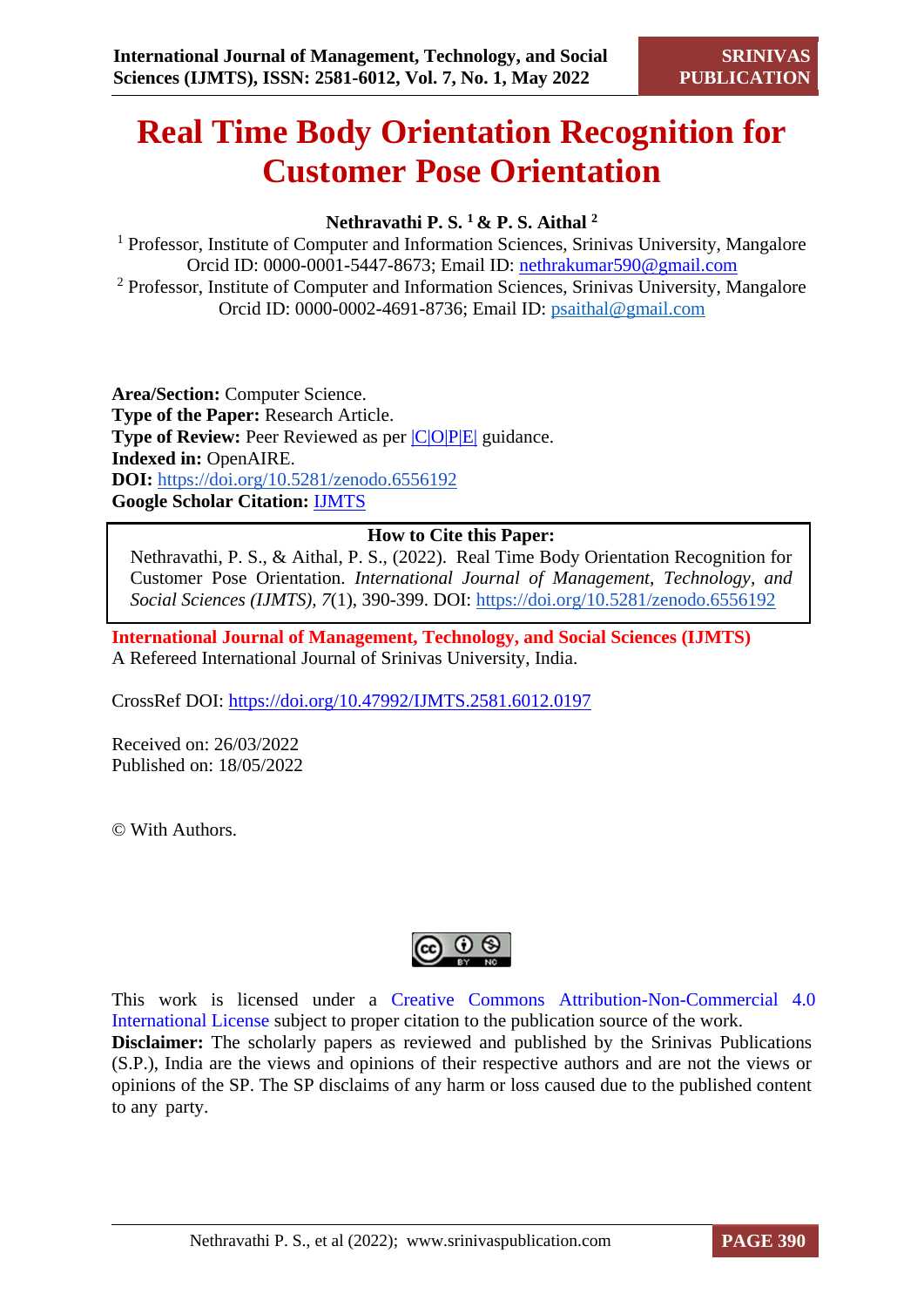# **Real Time Body Orientation Recognition for Customer Pose Orientation**

# **Nethravathi P. S. <sup>1</sup>& P. S. Aithal <sup>2</sup>**

<sup>1</sup> Professor, Institute of Computer and Information Sciences, Srinivas University, Mangalore Orcid ID: 0000-0001-5447-8673; Email ID: [nethrakumar590@gmail.com](mailto:nethrakumar590@gmail.com) <sup>2</sup> Professor, Institute of Computer and Information Sciences, Srinivas University, Mangalore Orcid ID: 0000-0002-4691-8736; Email ID: [psaithal@gmail.com](mailto:psaithal@gmail.com)

# **ABSTRACT**

**Background/Purpose:** *One of the most significant areas in marketing is consumer position analysis. Retailers can assess the extent of client interest in the goods based on customer pose data. Due to occlusion and left-right similarity difficulties, pose estimation is problematic. We describe a CNN-based solution that includes the body orientation and visibility mask to overcome these two challenges. It provides global information about posture configuration using simple gaits in a retail setting. When a person looks to the right, for example, the left side of his or her body is hidden by the body orientation. In the same way, the person faces the camera, the right shoulder will most likely be on the image's left side. A novel Deep Neural Network design is used to merge body orientation and local joint connections. Second, the visibility mask simulates each joint's occlusion state. Because body orientation is the major source of self-occlusion, it is inextricably tied to it. Detecting an occluding object (such as a shopping cart in a retail setting) might provide give visibility mask prediction clues. Global body position, local joint connections, client mobility, and occluding obstructions are all taken into account in the final advised method. Finally, we run a number of comparison tests to see how effective our technique is.*

**Objective:** *This work presents customer posture estimation, and a visibility mask to build a prototype for inner and self-occlusion. It also concentrates on local joint connections, global body orientation, and customer mobility.*

**Methodology:** *The suggested technique is depicted in its entirety in Figure-2. To figure out which portion of the human picture is concealed, we employ stance markers to identify the viewable areas. The landmarks in the occlusion zone have a lower confidence score when we extract posture landmarks. As a result, it is possible to obtain visible masks incorporating occlusion information. We employ visible signs to assist the hidden individual in three ways. To begin, visible masks are utilized to detect viewable parts and to construct spatial masks that filter noise caused by occlusions.*

**Findings/Results:** *The proposed method outperforms to overcome left-right similarity difficulties, the network incorporates body orientation information, and the visibility mark layers are introduced into the network to enhance the efficiency of occluded joints.*

**Conclusion:** *For customer pose estimation, A novel architecture using the concepts of Deep Learning is proposed and the occluding object detection clearly provides inter-occlusion by object cues. As a result, local joint connection, the global body orientation, and occluding object and human motion.*

*Paper Type: Research article.*

**Keywords:** Customer monitoring, Deep neural network, Pose estimation, Surveillance camera, Visibility mask, Convolutional neural network, Body orientation

## **1. INTRODUCTION :**

Customer posture analysis is critical for retail businesses on a commercial level. Traditionally, retailers have analysed customer shopping behaviour using cash register or credit card records. The black box, on the other hand, still contains the customer's shopping experience at the store. Client positions such as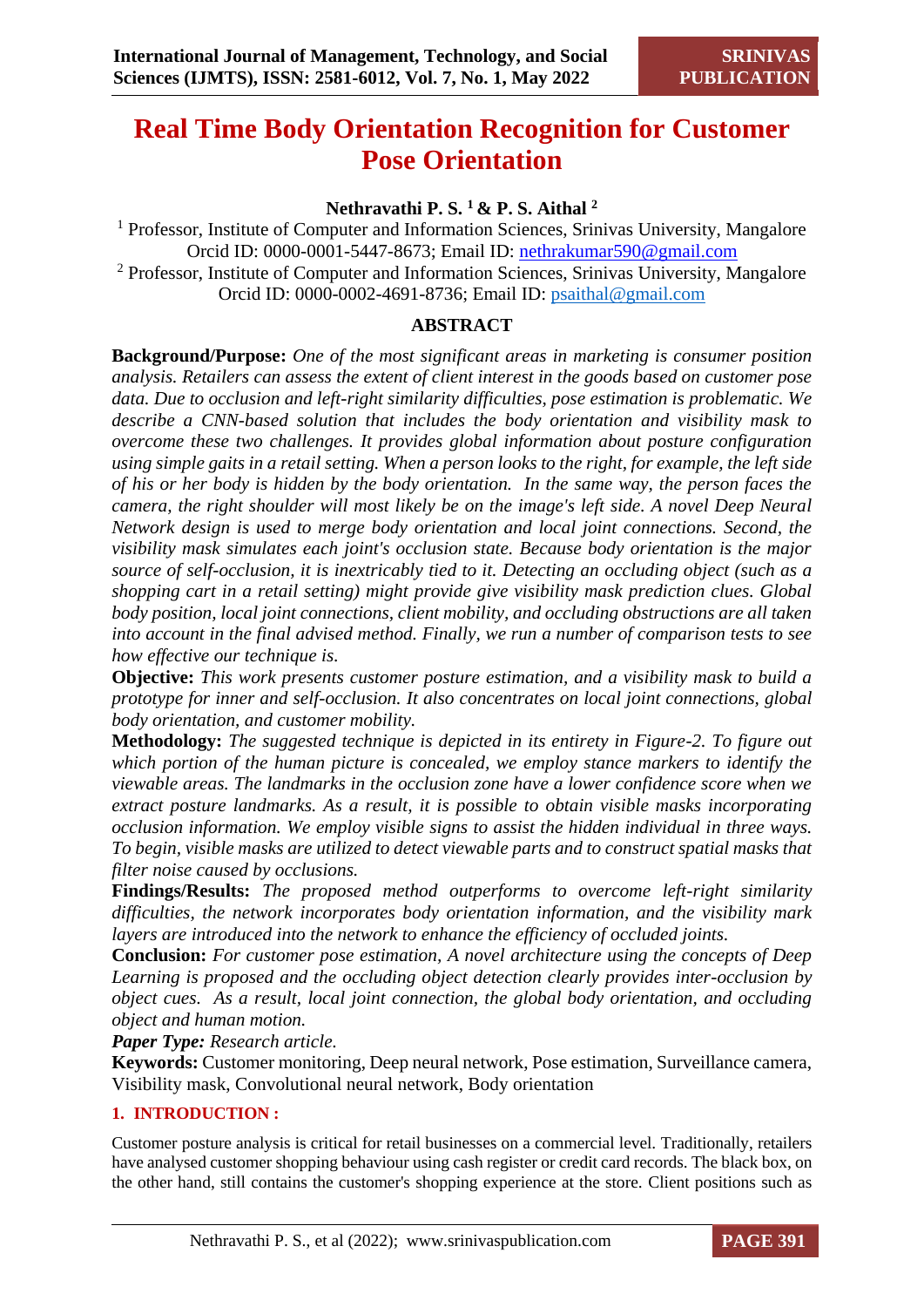stretching an arm, standing or leaning over may provide some information about the consumer's behaviour and level of interest in the product in practise. It is essential to estimate the customer postures from the security camera. As a result, scholars are growing more interested in using surveillance cameras to estimate client posture.

Another challenge is self-occlusion and inter-occlusion by other objects. If a person stands to the right of the camera, the left side of his or her body will most likely be hidden. Inter-occlusions, on the other hand, can be caused by a variety of factors. In a retail establishment, shopping baskets are the most typical source of inter-occlusions. The problem of left-right comparation, which comes from the proportion of the human body, is another stumbling block in pose estimation. A person's left shoulder, for example, seems to be almost similar to right one when viewed from behind.

Body orientation is a type of feature which enhances the knowledge about a person's overall postural arrangement. The eight distinct ways the body can be orientated are depicted in Figure 1. We may deduce that if a person is facing right, the body orientation is obstructing his or her left body. We may determine that if a person is facing the camera, his or her right shoulder is on the image's left side. We propose a unique deep neural network design to overcome this.



**Fig. 1:** The orientation of the body which is divided into 8 different direction and the change is for every  $45^{\circ}$  (Compiled by the authors)

Each element of the visibility mask indicates whether or not each joint is visible. The word "visibility mask" was invented by Haque et al. Only in the top view images did they utilize the visibility mask for self-occlusions. More adjustable view angles, as well as self-occlusion and object inter-occlusion, are now available when using the visibility mask. In other cases, as mentioned in a binary vector was used to express the occlusion. Regardless of how different systems represented occlusions, none of them took into account the link between joint occlusion and body position. Body orientation, we believe, is an

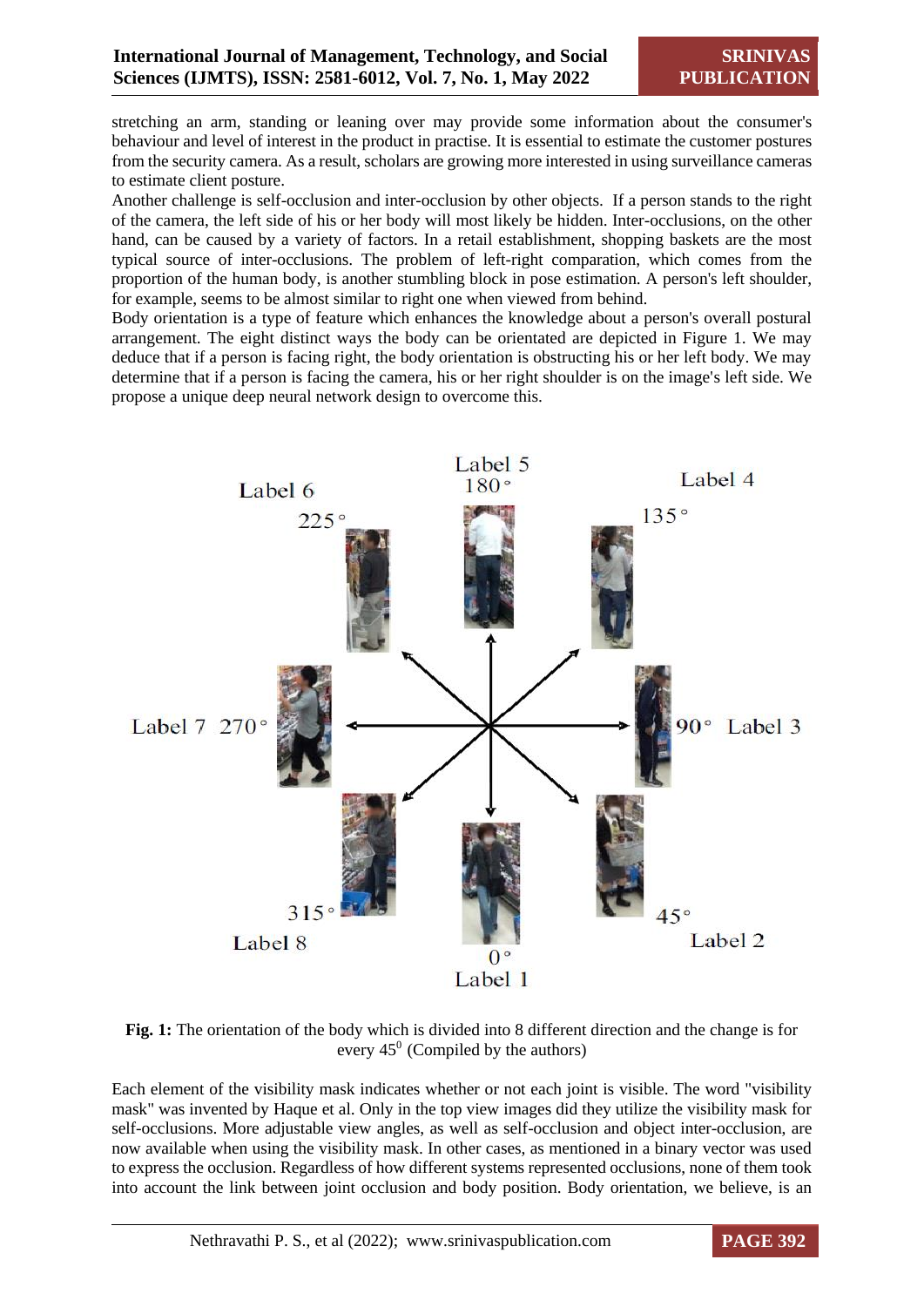important part of the occlusion model. Our proposed technique may additionally pass diverse occlusion information according to different body orientations, in addition to solving the left-right similarity problem. Furthermore, in our system, we incorporate the detection of occluding objects. For visibility mask prediction, it appears to be an inter-occlusion clue. According to our observations, the occluding objects are primarily shopping baskets at retail outlets. (The main occluding part of the shopping cart is also the basket on the cart.)

Three elements can be said about our work's contributions. To show self-occlusion and tackle the leftright similarity problem,

- First to introduce body orientation in customer posture estimate. Novel deep learning architecture combines this with local pair-wise joint connection.
- Second, we use the visibility mask to model both inter and self-occlusion. Body orientation is also linked to the visibility mask.
- Third, local joint connections, global body orientation, customer mobility, and occluding objects are all taken into account in this approach.

The next parts, which are organized as follows, give further information. The literature evaluation of existing latest and robust methods that are relevant to the proposed methodology is summarized in Section II. Section III goes through the recommended strategy in detail. Section IV contains the results, analyses, disputes, and conclusions. Section V concludes the paper by laying out some of the project's future directions.

#### **2. OBJECTIVES OF THE STUDY :**

- (1) To introduce body orientation in customer posture estimate. Novel deep learning architecture combines this with local pair-wise joint connection.
- (2) To check the use of the visibility mask to model both inter and self-occlusion. Body orientation is also linked to the visibility mask.
- (3) To local joint connections, global body orientation, customer mobility, and occluding objects are all taken into account in this approach.

#### **3. LITERATURE SURVEY :**

Researchers developed a variety of methods for estimating human pose based on various data. One of these methods attempted to estimate the pose using global silhouette information [1][18]. Other studies looked at individual human body elements to determine the overall stance. Pictorial Structures [2], for example, recognised where biological components were located. To mimic the interactions between surrounding joints, Deformable Part Models (DPM) were utilised [3] [20]. Pishchulin et al. [4] creates a better and robust model. The Histogram and other custom attributes were used in all of these solutions [5].

Convolutional Neural Networks (CNN) extensively used in number of computer vision applications and the performance is better than any machine learning methods [6]. Based on micro-videos, CNNs have been utilised in application industries to estimate popularity [7] and venue category. Toshev et al. [8] reported a novel study in the pose estimation task. They proposed the DeepPose, which uses several cascaded CNNs to estimate human pose. The methods for estimating pose with CNN may be loosely classified into two groups. The joint positions were immediately output by the first group [9]. However, because there is only one prediction per image, this type of technique was difficult to optimize. To enhance the number of candidates, the second group of approaches created probabilistic heatmaps of joints.

Furthermore, flexible optimizations, such as the Deformable Parts Model (DPM) [10], might be applied based on the joint heatmaps. Many DPM variations of the multiple stream Message Passing (MP) methodology on top of an FCN were suggested in [11] [19]. The MP technique from [11] is used in this study to apply the recommended model, that integrates the pairwise joint model with orientation of the body. Learning the occlusion structure for the obstructed joints was one technique to deal with the occlusion problem [12]. A binary mask was also used to mimic self-sealing [13] and object interocclusion [14]. Despite the fact that coined the term "visibility mask," it was only used in the paper to describe the occlusion component from a top view photo.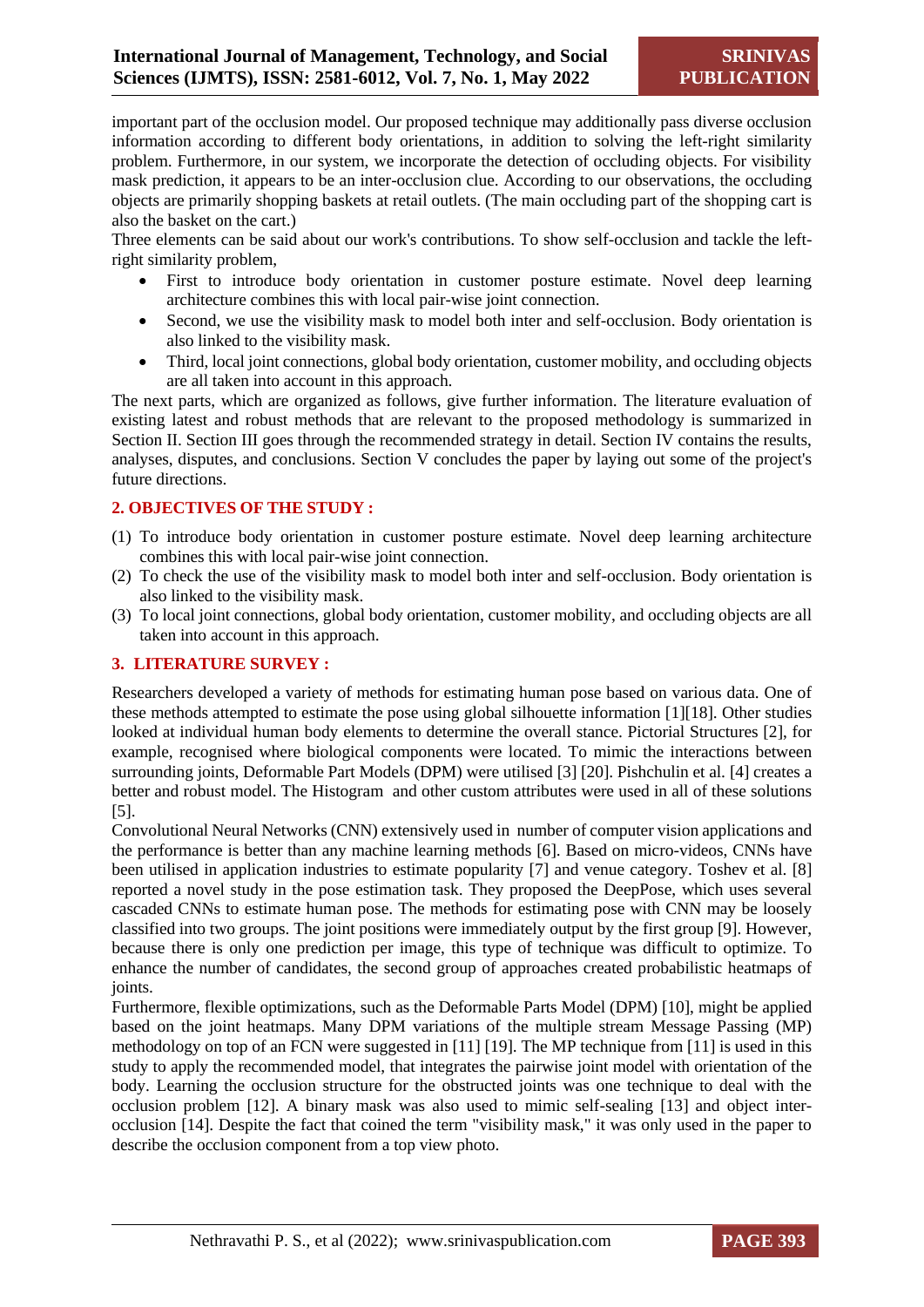#### **4. RESEARCH GAP :**

Predicting the customer behaviour and understanding them to improve business is necessary to determine the customer needs and wants in framing market strategies. This understanding and behaviour are to be analysed on the basis of the information given by the customer. The personalized, individualized, and relevant information of the customers are required for business intelligence appraisal. Study on online customer behaviour and their purchase pattern has been experimented under various context over these years. There are only few studies directly investigated the relation between psychology and online customer behaviour. Humans share emotions which are exhibited through facial expressions and their movements. Detection, extraction, and evaluation of the expressions will allow for automatic recognition of human emotion in images. Hence this work analyses the psychological factors of the customer based on Emotional Recognition Technique. There hasn't been a work published that models the relationship between occlusion, body orientation, and consumer happiness

This work contains occluding object identification for modelling inter-occlusion, as well as customer satisfaction classification, in addition to body orientation for modelling self-occlusion. A CNN-based architecture model is suggested for analyzing client pose orientation in real-time using body orientation recognition.



#### **5. METHODOLOGY :**

**Fig. 2:** The complete Flow of the proposed methodology <sup>(</sup>Compiled by the authors)

The suggested technique is depicted in its entirety in Figure 2. In fining the portion of the human picture is concealed, stance markers utilized to identify the viewable areas. The landmarks in the occlusion zone got low confidence score when we extract posture landmarks. As a result, it is possible to obtain visible masks incorporating occlusion information. We employ visible signs to assist the hidden individual in three ways. To begin, visible masks are utilized to detect viewable parts and to construct spatial masks that filter noise caused by occlusions. This is where the pose orientation characteristic is found. Second, visible landmarks include occlusion information, which indicates which sections are obscured and which are visible. As a consequence, the visible mask is used to build a posture embedding. Pose embeddings efficiently used to adjust channel-wise feature responses, choosing visible channel features while suppressing non-visible ones. The pose-embedded feature branch is what it's called. The visible masks, on the other hand, reveal which regions of the image are masked during testing. The query and gallery photographs are compared using the most common visual component features, which are organized into parts on the global feature map.

ResNet50 [15], which, like previous state-of-the-art systems [16], excludes the final average pooling and completely related layers, forms the backbone of our method. When given a human picture I with a size of H\*W, the original ResNet50 generates a feature map with a spatial dimension of H/32W/32. We increase the spatial dimension of the obtained feature map to H/16W/16 and alter the stride of conv4 1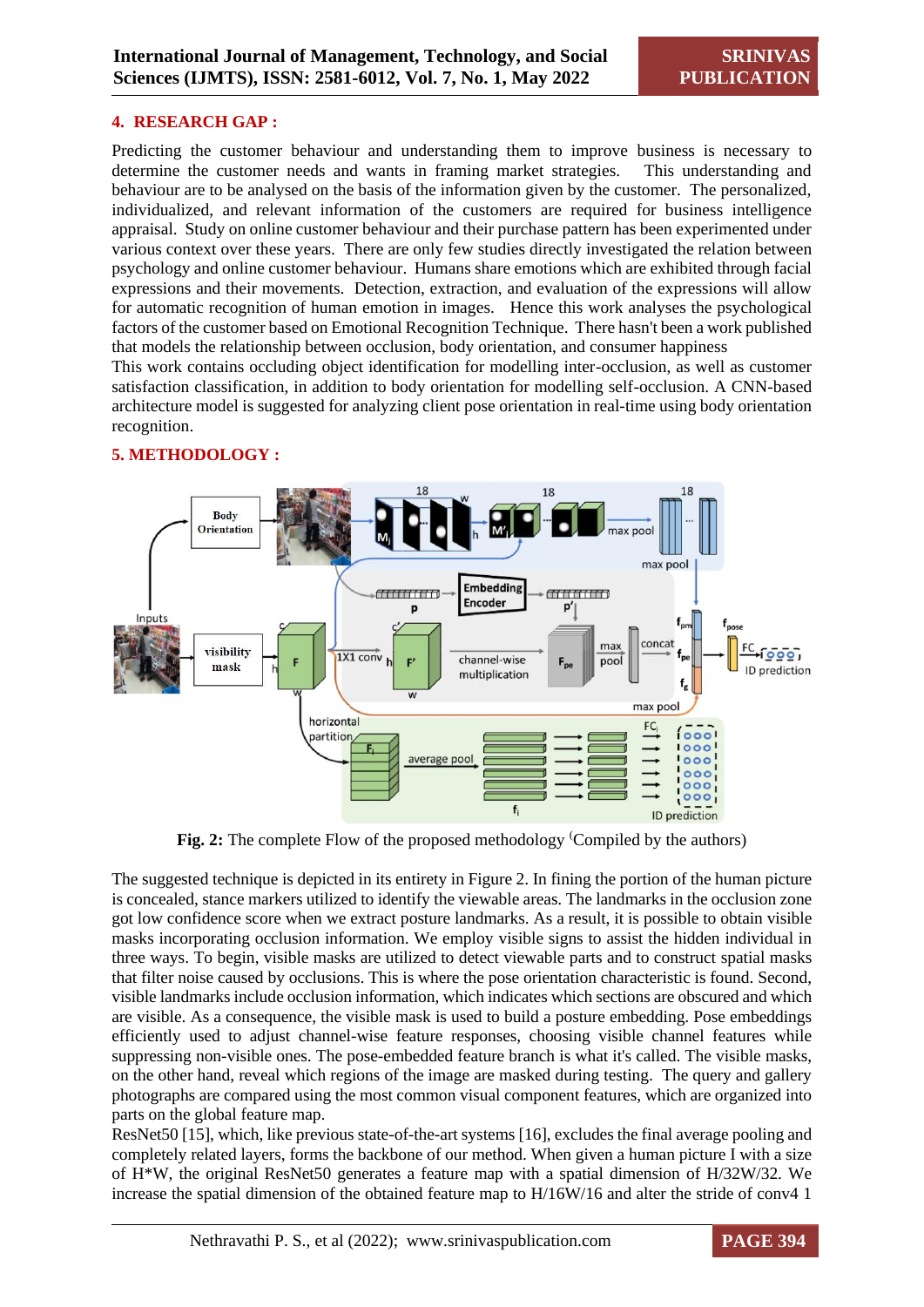to 1 to extract a more relevant feature map [16]. A broader spatial feature map makes it simpler to distinguish the targeted individual. The recovered feature map is represented by the letter F.

We generate spatial masks using the position information of visible landmarks in the pose-masked feature branch.  $S_j^{\text{conf}}$  and lambda, respectively, signify the confidence score and the threshold, denote the positions of the posture markers. P<sub>j</sub> denotes the position of the j<sup>th</sup> landmark, whereas  $cx_j$  and  $cy_j$  give the coordinates of the j<sup>th</sup> landmark,  $j = 1,..., N$ . We may get visible landmarks using spatial position information P. For creating the posture embedding that comprises the occlusion information in the pose-

embedded feature branch, a visible landmark vector p belongs to  $\{0, 1\}^N$  is produced.

 $(2)$ 

$$
\mathbf{P}_{j} = \begin{cases} (cx_{j}, cy_{j}) & \text{if } S_{j}^{\text{conf}} \ge \gamma \\ 0 & \text{else} \end{cases} \quad (j = 1, ..., N)
$$
 vector p belongs to {0, 1} is prod

 $S_j^{\text{conf}}$  and the threshold, respectively, signify the confidence score along with the threshold. The visible landmark vector p has a  $p_i$  element that specifies whether or not the  $i<sup>th</sup>$  landmark is hidden. As a consequence, the visible landmark vector p encodes the occlusion and creates posture embedding.

$$
\mathbf{p}_{j} = \begin{cases} 1 & \text{if } S_{j}^{\text{conf}} \geq \gamma \\ 0 & \text{else} \end{cases}
$$

Locations of visible landmarks P are employed to create spatial masks.  $P_i = (cx_i, cy_i)$  is the resultant posture mask, which is a Gaussian heatmap with the centre at the observable pose markers  $(cx_i, cy_j)$ . With  $P_i = 0$ , the spatial posture will be set to zero for the unseen landmarks. Each posture mask is denoted by  $M_{i,j} = 1,..., N$ . The posture masks M are downscaled to the spatial size of F via bilinear interpolation. To generate N feature maps  $M_{i,j} = 1,..., N$ , each pose mask  $M_i$  is multiplied by the feature map F. The pose-masked feature maps reduce the occlusion information by focusing on the observable body components and occlusion portions.

The observable feature matrix p is utilized to create the posture embedding in the pose-embedded characteristic branch. In the global feature, the posture encoding is employed as channel gates. It's difficult to encode the pose embedding appropriately because p has a tiny dimension while the global feature map F has a huge dimension (2048). As a result, we use a one-layer convolution layers to reduce F's channel dimension and construct a new convolutional feature F with a developmental continuum of 1024. To create the posture embedding p, we utilize two totally linked regions and a sigmoid activation layer finally. By multiplying F channel-wise and utilizing the pose encoding p as channel gates, the body position feature map  $F_{pe}$  is generated. The pose-embedded feature  $f_{pe}$  is built using a max-pooling layer. The occlusion information is encoded implicitly via the pose-embedded feature  $f_{pe}$ . PCB [16] is similar to our limited feature branch. In contrast to PCB, our system examines visual mask features in frequently visited places and incorporates occlusion information via observable landmarks. The feature comparison in the visible limited area reduces the occlusion component in the occlusion picture.

#### **6. RESULTS AND ANALYSIS :**

We used two types of datasets in the studies. The customers pose dataset (Items of Customer's Interest (ICI) dataset), which is supplemented by the Leeds Sports Pose (LSP) dataset [17]. The ICI and LSP datasets are used to supplement to increase the robustness of the posture data's human variability. The proposed deep learning architecture was built using the Keras library with Tensor Flow as the back-end. The LSP dataset was considered for both the training and testing of the network [14].

The LSP dataset is a well-known standard for human posture estimation. They're employed to broaden the customer dataset's diversity. 1000 persons were used for training and 1000 people were used for testing in the LSP dataset. Each picture in LSP has 14 joint locations determined and a visibility mask, as mentioned above. The LSP dataset, on the other hand, contains no orientation labels. In fact, this collection contains a large number of complicated sports photos that cannot be simply oriented. As a result, we manually select a subset from LSP. The body orientations of these subgroups can be classified into one of eight ways. It means that the feet are usually at the bottom and the heads are usually at the top of the photos in the selected subsets, similar to how customers are placed in a store. Poses with the following conditions in the considered dataset are not permitted: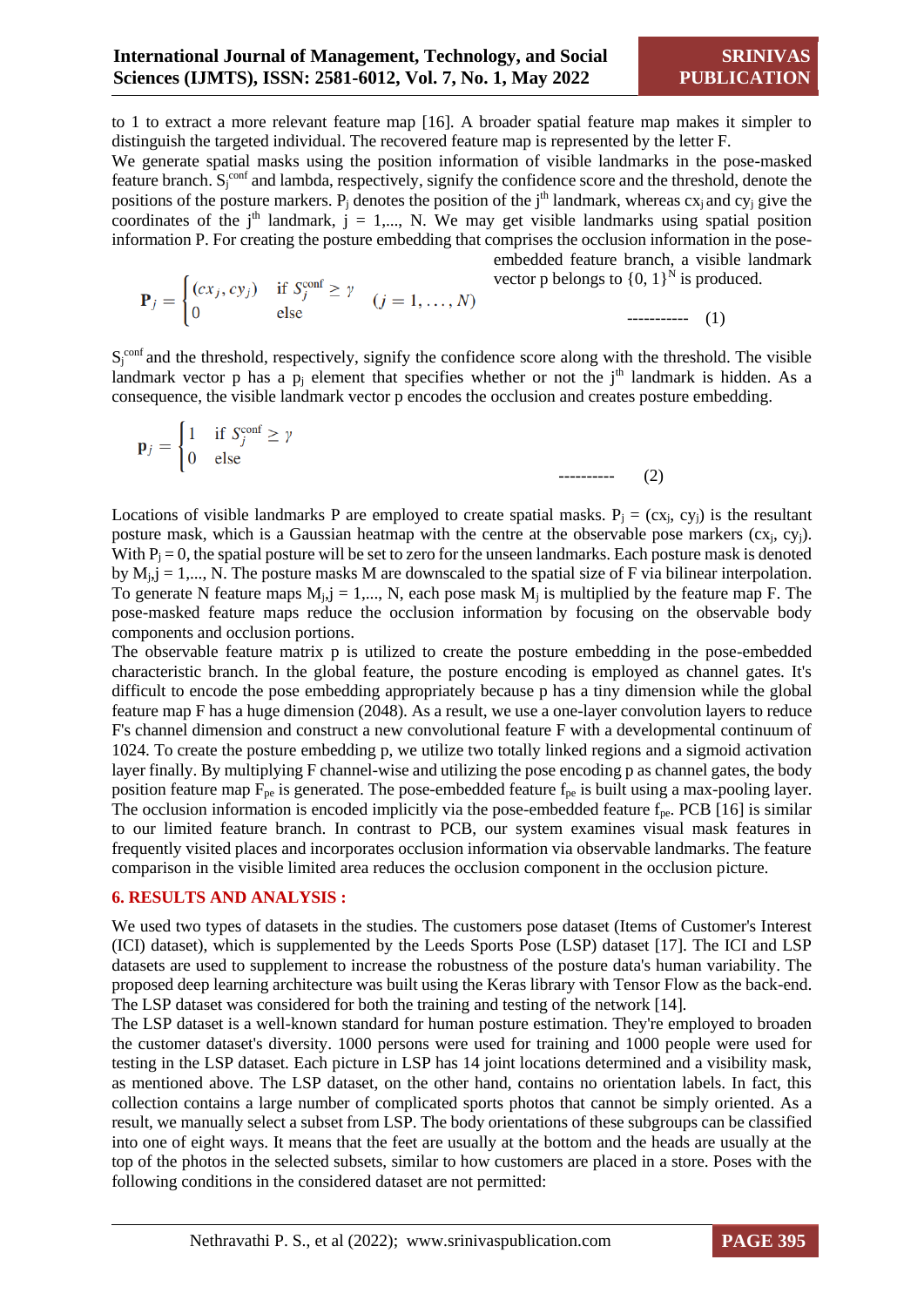(1) The heads are lower than the waists; (2) The feet are higher than the waists; (3) The entire body is horizontal. This is referred to as Orientational LSP in this case (OLSP). The backgrounds of OLSP are removed using FCN-8 s person segmentation [28]. The customer place is then dilated by a circular construction with a radius of 25 pixels. Figure 1 shows some OLSP background subtraction examples.

Customer behaviour in a real-life buying setting must be examined in order to detect customer interest. There is a shopping situation as well as typical situations such as walking, looking around stuff, and talking to each other in a real-life store. However, we need settings that represent people and products in order to accurately study customer behaviours when purchasing. We used the ICI (item of customer interest) dataset for this, which included surveillance recordings of various customer actions such as pausing in front of a product and gazing at it. The videos in the dataset were found on YouTube, where they searched in multiple languages to increase the variety and quantity of videos. A total of 72 videos were picked by average span of 9.7 seconds. The videos have a fixed frame rate of 20 fps and a resolution of 720 x 480 pixels, respectively. The recordings taken by real-world CCTV surveillance cameras, with varying perspectives, lighting circumstances, and resolution quality, make up the dataset.

The Percentage of Correct Key points (PCK) is a commonly used indicator for evaluating posture estimate. The anticipated joint that is closer to the true joint than a specific distance is the appropriate key point. On the other hand, our technique not only generates joint locations but also prominence masks. To assess the outcomes of both the visibility mask and joint locations, we used the Visibility sensitive Percentage of Correct Keypoints (VPC) [3]. The following is how the VPCK is defined: The number of invisible joints is  $P_{inv}$ , the number of visible joints is  $P_v$ , and the number of visible joints is  $PC_v$ . Accuracyinv is the rate at which an unseen joint may be detected. The visibility threshold for all of the joints is set to 0.5 since we let the 0 be completely occluded and the 1 be completely visible.

 $VP C = (PC_v * P_v) + (Accuracy_{inv} * P_{inv}) / (P_v + P_{inv})$  ------ (3)

| <b>Method</b>                    | <b>Overall</b> | <b>Head</b> | <b>Shoulder</b> | <b>Elbow</b> | <b>Waist</b> | <b>Hip</b> | <b>Knee</b> | <b>Ankle</b> |
|----------------------------------|----------------|-------------|-----------------|--------------|--------------|------------|-------------|--------------|
| $HOG + MP$                       | 33.01          | 42.11       | 36.23           | 33.21        | 28.23        | 21.24      | 38.87       | 31.22        |
| <b>Inception V4</b>              | 47.18          | 46.23       | 44.84           | 39.23        | 51.44        | 52.29      | 55.12       | 41.11        |
| <b>Xception</b>                  | 75.63          | 82.29       | 80.12           | 78.21        | 71.23        | 77.23      | 71.23       | 69.12        |
| <b>Cascaded</b><br><b>CNN</b>    | 81.31          | 84.11       | 86.23           | 89.11        | 76.11        | 81.23      | 74.21       | 78.23        |
| <b>ResNet</b>                    | 86.19          | 94.23       | 94.11           | 81.23        | 83.10        | 87.23      | 81.11       | 82.38        |
| <b>Proposed</b><br><b>Method</b> | 90.20          | 99.23       | 94.23           | 85.12        | 83.18        | 88.11      | 89.23       | 92.32        |

**Table 1:** Results Performed in the Entire Dataset Using the VPC (%) Compiled by the authors)

The above-mentioned Table-4 gives testing values after applying the dataset. The total outcome curves at various thresholds are depicted in Figure 4. The visibility mask is not formed by the technique in experiments (1) and (2). (2). As a result, the values for experiments (1) and (2) in the table are the standard PCK values. In Table 1, the VPCK (or PCK) threshold is 0.09 of body height. Figure 3 depicts the comparison instances.

These findings reveal a number of intriguing facts.

- (1) To reach the best results, the offered strategies aggregate the most data.
- (2) Handcrafted features methods perform worse than deep learning methods.
- (3) To improve the VPCK in general (or PCK), orientation information is playing a vital role.

ResNet, on the other hand, has just a slight improvement in orientation. Because the ResNet can only make one prediction per image, this is the case. If no other possibilities are available, the orientation data is unlikely to correct the forecast. (4) Orientational message passing layers, such as rows 1 and 4 in Fig. 3, can help with the left-right similarity problem. The right (blue/cyan) and left (red/purple) limbs are rectified from the other side. (5) As seen in the data in Fig. 3 at row 4, columns 1 and 4, the basket heatmap can aid in the identification of occluded joints. (6) The optical flow can help estimate moving joints like the wrists in rows 1 and 3, columns 1 and 4, in Fig. 3. Incorporating the optical flow or basket heatmap into ResNet techniques, on the other hand, is difficult. For each frame the results are obtained from the methodology in 0.018 seconds making it a real-time application.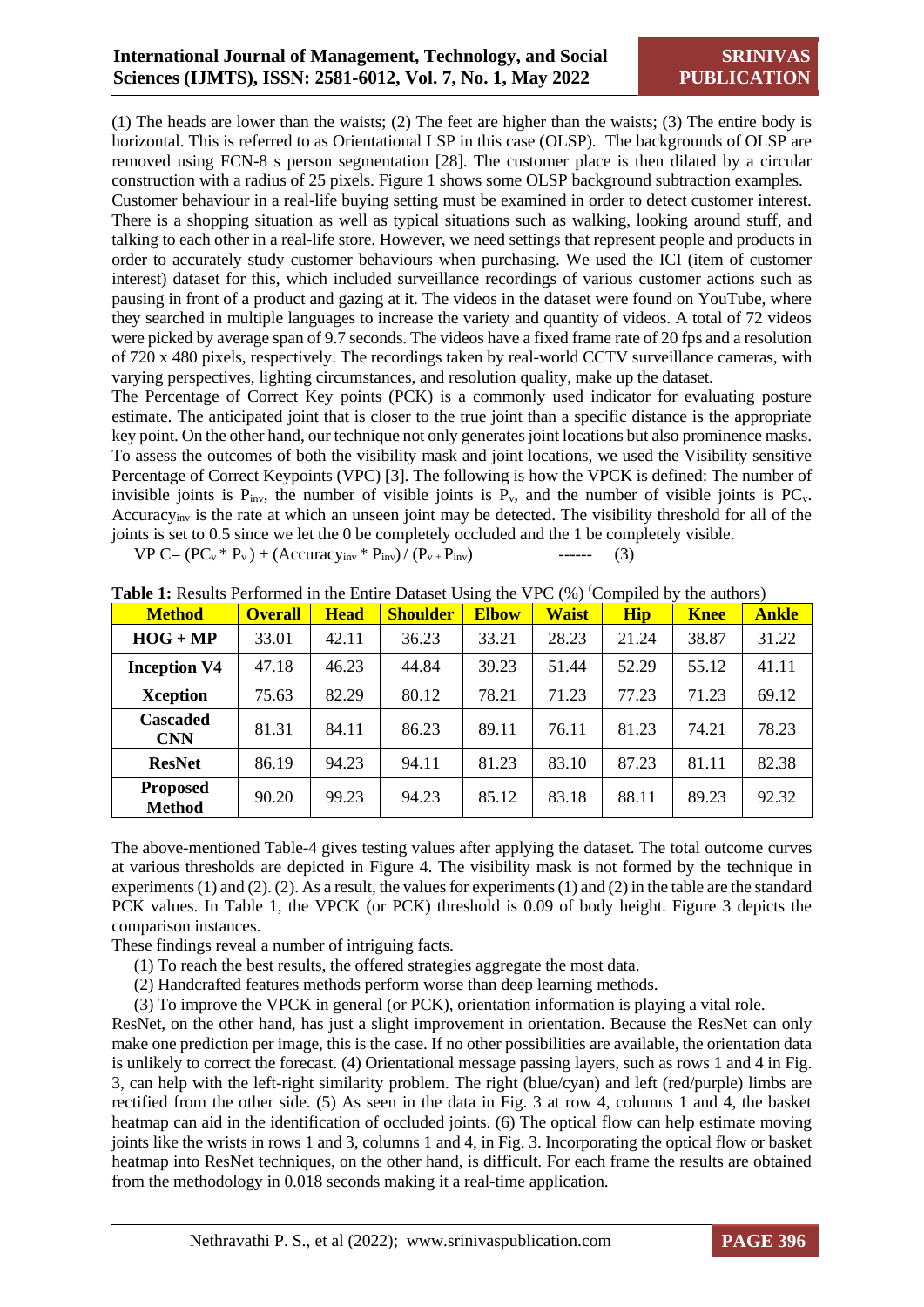

**Fig. 3:** Train and test curves of unagligned face images (Compiled by the authors)



**Fig. 4:** Overall VPCK Threshold

(1) To overcome left-right similarity difficulties, the network incorporates body orientation information. (2) The visibility mark layers are introduced into the network to enhance the efficiency of occluded joints.

(3) The proposed architecture incorporates a number of best practices from related works, including optical flow, posture heatmap, and visible landmark vector.

#### **7. CONCLUSION AND FUTURE DIRECTIONS :**

For customer pose estimation, a novel architecture using the concepts of deep learning is proposed. Furthermore, the occluding object detection clearly provides inter-occlusion by object cues. As a result,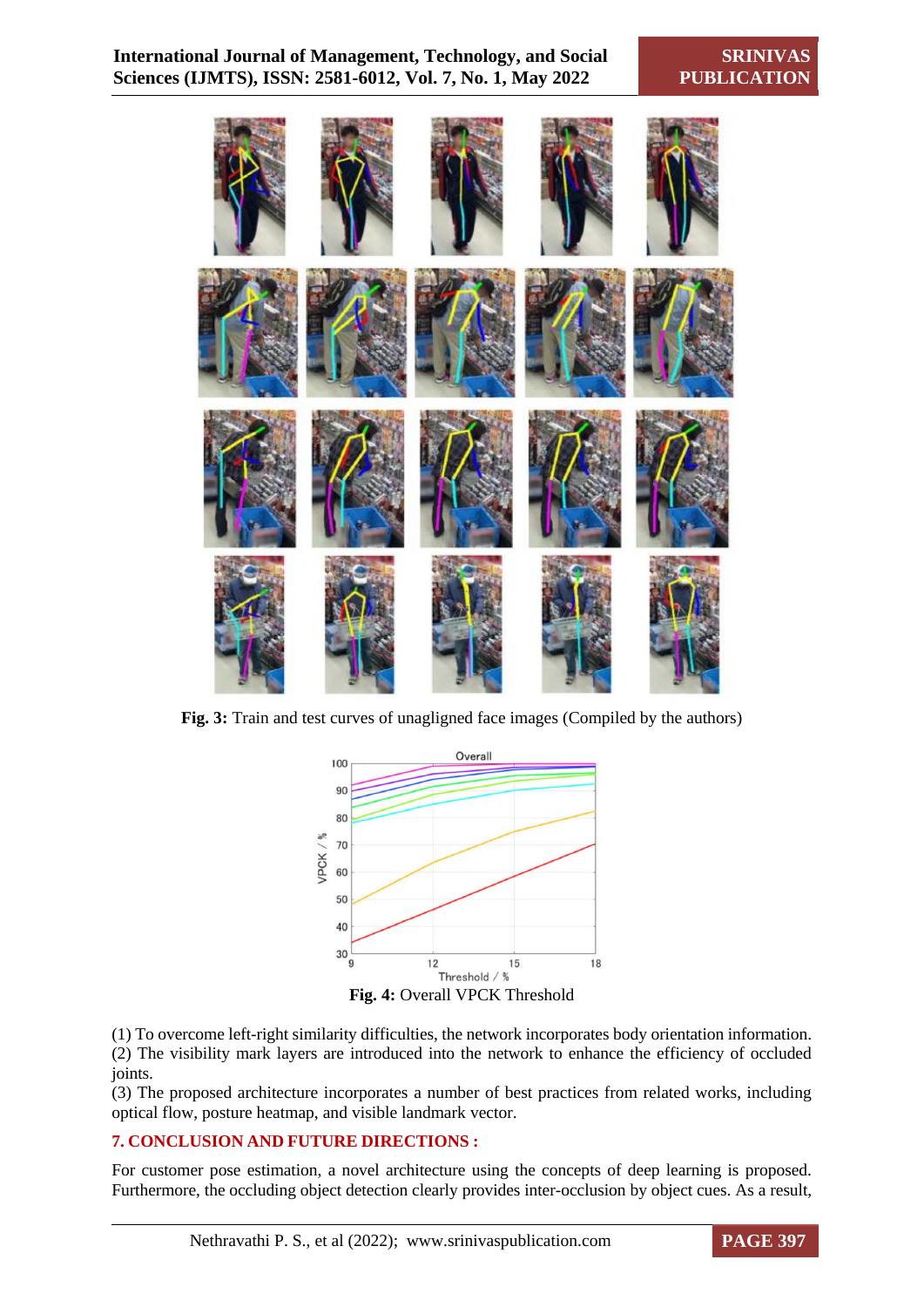local joint connections, the global body orientation, occluding object, and human motion to address the occlusion problems and the left-right similarity, the proposed network combines the visibility mask and the body orientation. Information is all taken into account as part of a single deep neural network architecture. In future work, we intend to address customer pose estimates in numerous consumers' interocclusion. Further optimizations can be done to improve the effectiveness of the system. The robustness of the systems needs to be explored with data from various regions. The impact of the VPCK on customer satisfaction in different shopping sectors needs to be explored.

#### **REFERENCES :**

- [1] Sminchisescu, C., & Telea, A. C. (2002). Human pose estimation from silhouettes. a consistent approach using distance level sets. In *10th International Conference on Computer Graphics, Visualization and Computer Vision (WSCG'02), 10(1), 1-10. [Google Scholar](https://hal.inria.fr/inria-00590165/)* $\lambda$ *<sup>7</sup>*
- [2] Dantone, M., Gall, J., Leistner, C., & Van Gool, L. (2013). Human pose estimation using body parts dependent joint regressors. In *Proceedings of the IEEE Conference on Computer Vision and Pattern Recognition, 1(1), 3041-3048.* [Google Scholar](http://openaccess.thecvf.com/content_cvpr_2013/html/Dantone_Human_Pose_Estimation_2013_CVPR_paper.html)  $\lambda$  [Crossref](https://doi.org/10.1109/cvpr.2013.391) $\lambda$
- [3] Eichner, M., & Ferrari, V. (2012). Appearance sharing for collective human pose estimation. In *Asian Conference on Computer Vision*, 138-151. Springer, Berlin, Heidelberg. [Google](https://link.springer.com/chapter/10.1007/978-3-642-37331-2_11)  [Scholar](https://link.springer.com/chapter/10.1007/978-3-642-37331-2_11) $\lambda$ <sup>7</sup> [Crossref](https://doi.org/10.1007/978-3-642-37331-2_11) $\lambda$ <sup>7</sup>
- [4] Pishchulin, L., Andriluka, M., Gehler, P., & Schiele, B. (2013). Poselet conditioned pictorial structures. In *Proceedings of the IEEE conference on computer vision and pattern recognition*, 588-595. [Google Scholar](http://openaccess.thecvf.com/content_cvpr_2013/html/Pishchulin_Poselet_Conditioned_Pictorial_2013_CVPR_paper.html)  $\sqrt{2}$  [Crossref](https://doi.org/10.1109/cvpr.2013.82)  $\sqrt{2}$
- [5] Dalal, N., & Triggs, B. (2005). Histograms of oriented gradients for human detection. In *2005 IEEE computer society conference on computer vision and pattern recognition (CVPR'05), 1*(1), 886-893. [Google Scholar](https://ieeexplore.ieee.org/abstract/document/1467360/)  $\times$  [Crossref](https://doi.org/10.1109/cvpr.2005.177)  $\times$
- [6] LeCun, Y., Boser, B., Denker, J., Henderson, D., Howard, R., Hubbard, W., & Jackel, L. (1989). Handwritten digit recognition with a back-propagation network. *Advances in neural information processing systems*, *2*(1), 396-404. [Google Scholar](https://proceedings.neurips.cc/paper/1989/hash/53c3bce66e43be4f209556518c2fcb54-Abstract.html)
- [7] Zhang, J., Nie, L., Wang, X., He, X., Huang, X., & Chua, T. S. (2016). Shorter-is-better: Venue category estimation from micro-video. In *Proceedings of the 24th ACM international conference on Multimedia*, 1415-1424. [Google Scholar](https://dl.acm.org/doi/abs/10.1145/2964284.2964307?casa_token=9hKG3eILQZAAAAAA:QZoRGCPP2pWBWqJb4eCB4u_cKp-vaaMj09ydLB9UbhyCPo5I58oIuiaAERDHVbnyu1Nmo8jY2-jytIY)  $\lambda$  [Crossref](https://doi.org/10.1145/2964284.2964307) $\lambda$
- [8] Toshev, A., & Szegedy, C. (2014). Deeppose: Human pose estimation via deep neural networks. In *Proceedings of the IEEE conference on computer vision and pattern recognition,* 1653-1660. [Google Scholar](http://openaccess.thecvf.com/content_cvpr_2014/html/Toshev_DeepPose_Human_Pose_2014_CVPR_paper.html)  $\lambda$  [Crossref](https://doi.org/10.1109/cvpr.2014.214) $\lambda$
- [9] Carreira, J., Agrawal, P., Fragkiadaki, K., & Malik, J. (2016). Human pose estimation with iterative error feedback. In *Proceedings of the IEEE conference on computer vision and pattern recognition, 4733-4742[. Google Scholar](http://openaccess.thecvf.com/content_cvpr_2016/html/Carreira_Human_Pose_Estimation_CVPR_2016_paper.html) P [Crossref](https://doi.org/10.1109/cvpr.2016.512)*
- [10] Felzenszwalb, P. F., Girshick, R. B., McAllester, D., & Ramanan, D. (2009). Object detection with discriminatively trained part-based models. *IEEE transactions on pattern analysis and machine intelligence*, 32(9), 1627-1645[. Google Scholar](https://ieeexplore.ieee.org/abstract/document/5255236/) R [Crossref](https://doi.org/10.1109/tpami.2009.167) R
- [11] Chu, X., Ouyang, W., Li, H., & Wang, X. (2016). Structured feature learning for pose estimation. In *Proceedings of the IEEE Conference on Computer Vision and Pattern Recognition,* 4715- 4723. [Google Scholar](http://openaccess.thecvf.com/content_cvpr_2016/html/Chu_Structured_Feature_Learning_CVPR_2016_paper.html) X [Crossref](https://doi.org/10.1109/cvpr.2016.510) X
- [12] Chen, X., & Yuille, A. L. (2015). Parsing occluded people by flexible compositions. In *Proceedings of the IEEE Conference on Computer Vision and Pattern Recognition,* 3945- 3954. [Google Scholar](http://openaccess.thecvf.com/content_cvpr_2015/html/Chen_Parsing_Occluded_People_2015_CVPR_paper.html)  $\lambda$  [Crossref](https://doi.org/10.1109/cvpr.2015.7299020) $\lambda$
- [13] Haque, A., Peng, B., Luo, Z., Alahi, A., Yeung, S., & Fei-Fei, L. (2016, October). Towards viewpoint invariant 3d human pose estimation. In *European Conference on Computer Vision,* 160-177. Springer, Cham. [Google Scholar](https://link.springer.com/chapter/10.1007/978-3-319-46448-0_10)  $\lambda$  [Crossref](https://doi.org/10.1007/978-3-319-46448-0_10)  $\lambda$